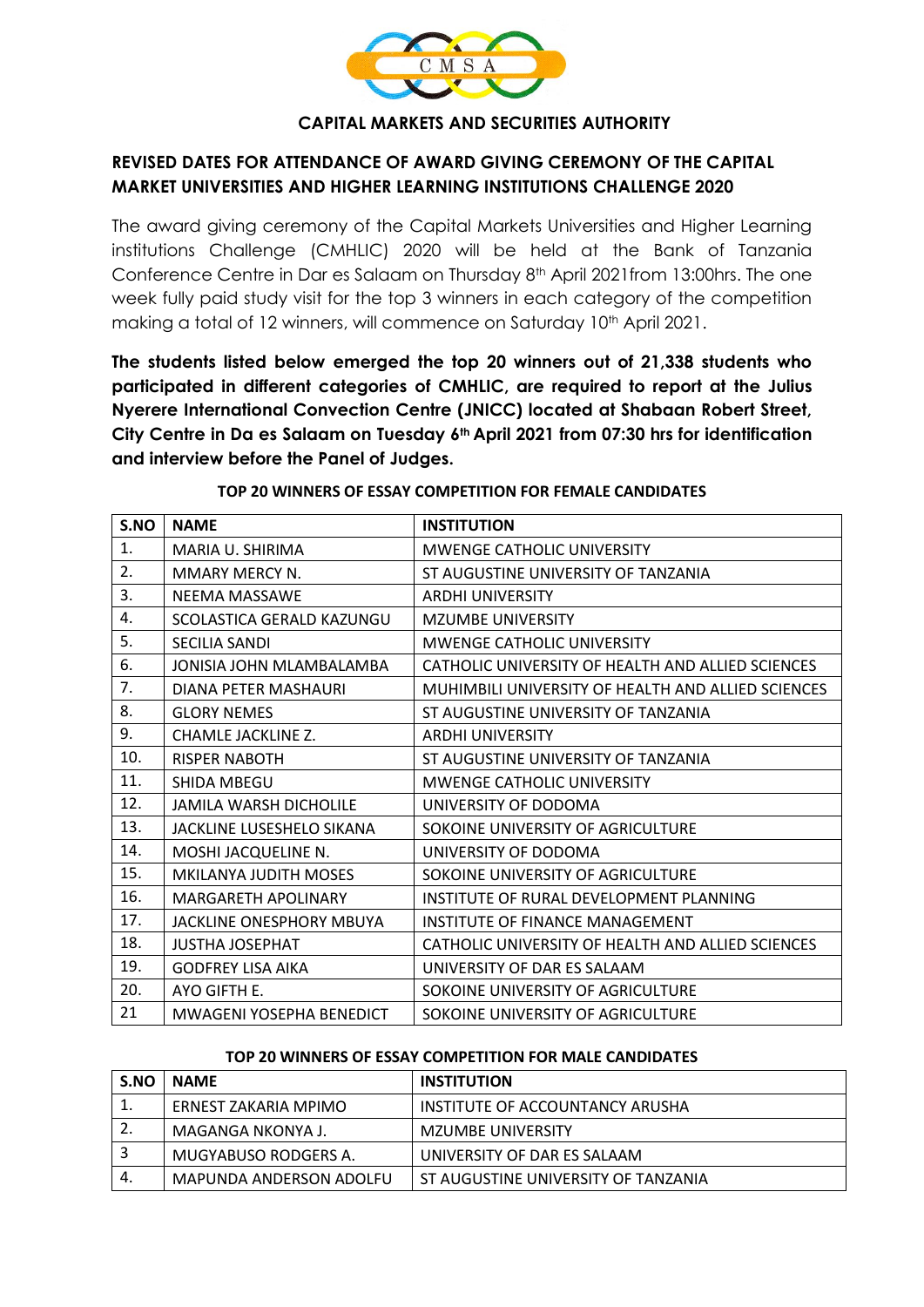| 5.  | JOSEPH R. MBASSA              | UNIVERSITY OF DAR ES SALAAM                       |
|-----|-------------------------------|---------------------------------------------------|
| 6.  | COSMAS FELIX M.               | SOKOINE UNIVERSITY OF AGRICULTURE                 |
| 7.  | KACHIRA FREDERICK P.          | <b>MZUMBE UNIVERSITY</b>                          |
| 8.  | <b>JOVIN VICENT NJAU</b>      | <b>ARDHI UNIVERSITY</b>                           |
| 9.  | JAVAN L. JAPHET               | UNIVERSITY OF DODOMA                              |
| 10. | <b>FRANCIS ANGELO EPHRAIM</b> | MWENGE CATHOLIC UNIVERSITY                        |
| 11. | <b>BRIAN F. NGUMA</b>         | <b>ST. JOHN UNIVERSITY</b>                        |
| 12. | DEOGRATIUS JOSEPH MDAVIRE     | <b>MOSHI COOPERATIVE UNIVERSITY</b>               |
| 13. | SALUMU A. SELEMANI            | UNIVERSITY OF DODOMA                              |
| 14. | OMARY P. DEVU                 | NJOMBE INSTITUTE OF HEALTH ALLIED SCIENCE         |
| 15. | <b>MAINA MASHOLE</b>          | SOKOINE UNIVERSITY OF AGRICULTURE                 |
| 16. | <b>WAITARE ERICK MATIKO</b>   | SOKOINE UNIVERSITY OF AGRICULTURE                 |
| 17. | <b>JERRY TITUS SWEBE</b>      | CATHOLIC UNIVERSITY OF HEALTH AND ALLIED SCIENCES |
| 18. | IMANI ULIMBOKA KILASILE       | UNIVERSITY OF DAR ES SALAAM                       |
| 19. | <b>MDEGELA SAMUEL WINSTON</b> | SOKOINE UNIVERSITY OF AGRICULTURE                 |
| 20. | <b>ANTHONY G. MSOVELA</b>     | <b>MWENGE CATHOLIC UNIVERSITY</b>                 |
| 21. | NGUSSE MASESA S               | SOKOINE UNIVERSITY OF AGRICULTURE                 |
| 22. | <b>SHALUA BRYTON ELIUD</b>    | SOKOINE UNIVERSITY OF AGRICULTURE                 |

## **TOP 20 WINNERS OF QUIZ COMPETITION FOR FEMALE CANDIDATES**

| NO. | <b>NAME</b>                       | <b>INSTITUTION</b>                         |
|-----|-----------------------------------|--------------------------------------------|
| 1.  | <b>CESILY JUSTIN MBOMBO</b>       | UNIVERSITY OF DAR ES SALAAM                |
| 2.  | <b>MERCY CHRISTOPHER LUPALA</b>   | INSTITUTE OF FINANCE MANAGEMENT            |
| 3.  | DOREEN DOMINIC RWEKAZA            | UNIVERSITY OF DAR ES SALAAM                |
| 4.  | LEONIDA L. MKONONGO               | <b>ARDHI UNIVERSITY</b>                    |
| 5.  | MWACHA COSTANCIA P                | SOKOINE UNIVERSITY OF AGRICULTURE          |
| 6.  | <b>JESCA D. MAGASHI</b>           | SOKOINE UNIVERSITY OF AGRICULTURE          |
| 7.  | <b>ALICIA RUSHAKA</b>             | INSTITUTE OF FINANCE MANAGEMENT            |
| 8.  | <b>CHENI SHELINA</b>              | MWALIMU NYERERE MEMORIAL ACADEMY           |
| 9.  | DIANA WILLIAM MALLYA              | RUAHA CATHOLIC UNIVERSITY                  |
| 10. | VIVIAN YOHANA NYAMWONDO           | UNIVERSITY OF DAR ES SALAAM                |
| 11. | <b>JANETH J KIHANDA</b>           | UNIVERSITY OF DAR ES SALAAM                |
| 12. | ATHUMANI AMINA H                  | MWALIMU NYERERE MEMORIAL ACADEMY           |
| 13. | <b>GLORY TARIMO</b>               | UNIVERSITY OF DAR ES SALAAM                |
| 14. | LIGHTNESS MLELI JAPHET            | MWALIMU NYERERE MEMORIAL ACADEMY           |
| 15. | <b>SUZAN AIKA JEROME</b>          | UNIVERSITY OF DAR ES SALAAM                |
| 16. | DEBORAH DAVID MAIMU               | UNIVERSITY OF DAR ES SALAAM                |
| 17. | <b>MARY CONSTANTINO MUSHY</b>     | MBEYA UNIVERSITY OF SCIENCE AND TECHNOLOGY |
| 18. | <b>GLORIA KINTU</b>               | UNIVERSITY OF DAR ES SALAAM                |
| 19. | SALOME NORBERT MNDEME             | SOKOINE UNIVERSITY OF AGRICULTURE          |
| 20. | <b>GLORIA PETER MAMIRO</b>        | <b>MZUMBE UNIVERSITY</b>                   |
| 21. | <b>NEEMA ATHILIO MAHUVE</b>       | TANZANIA INSTITUTE OF ACCOUNTANCY          |
| 22. | <b>WITNESS ARONI</b>              | UNIVERSITY OF DAR ES SALAAM                |
| 23. | URIO, EILEEN A                    | UNIVERSITY OF DAR ES SALAAM                |
| 24. | <b>JACQUELINE NICODEMUS MOSHI</b> | UNIVERSITY OF DODOMA                       |